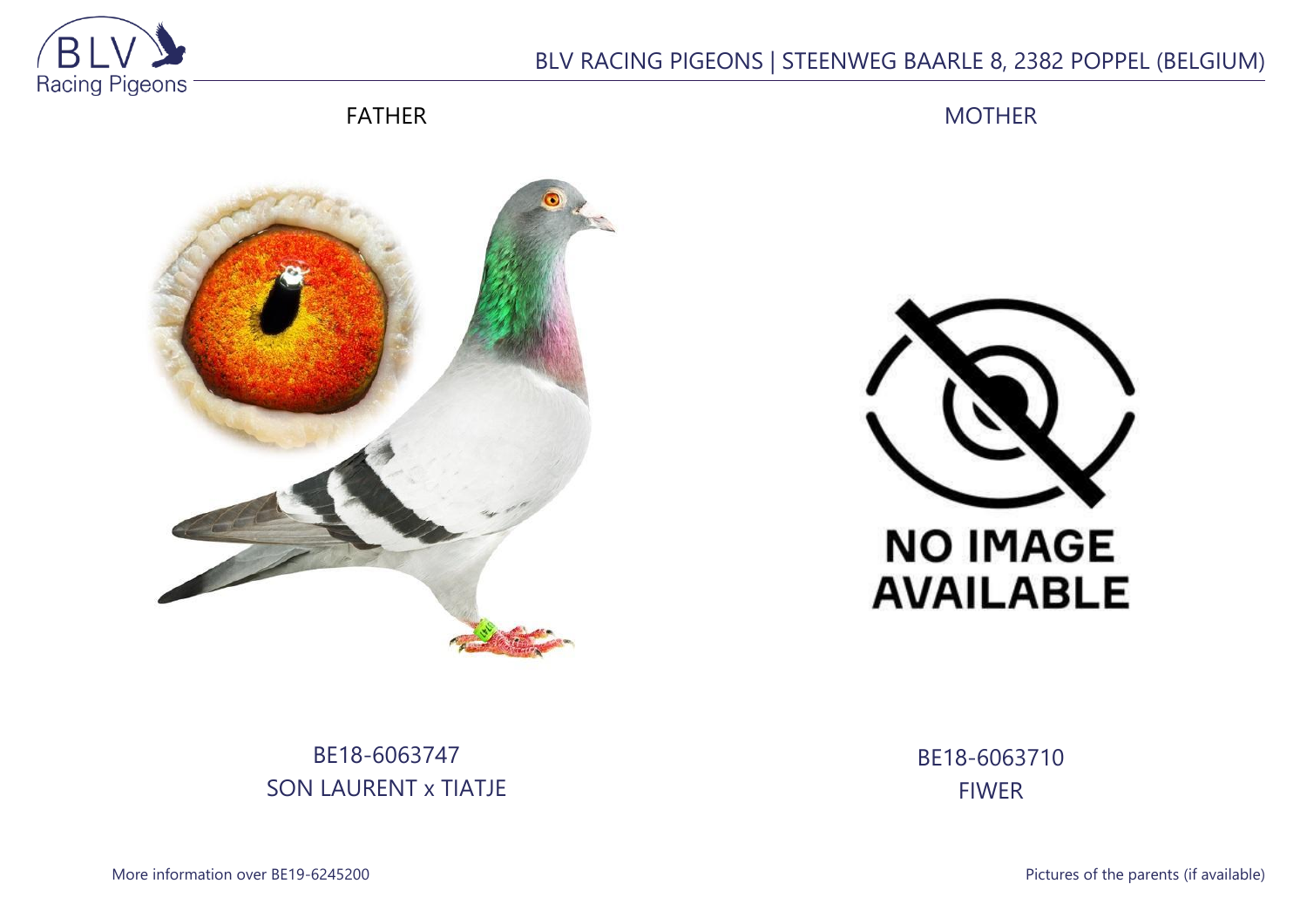

## BLV RACING PIGEONS | STEENWEG BAARLE 8, 2382 POPPEL (BELGIUM)





| Rony<br>1: 6259169-08<br>Ema                                              |
|---------------------------------------------------------------------------|
| $: 6297742 - 10$                                                          |
| 1: 2035886-09<br>Barbara                                                  |
| 6335690-98<br>"KAASBOER" superkweker<br>: 6307210-04<br>Grootmoeder Laura |
| $: 6054295-05$                                                            |
| : 6054214-05<br>Chateaurouxke                                             |
| 6255007-03                                                                |
| 6379496-02                                                                |
| 6183100-02<br>Gust<br>: 6480541-00<br>Blauw                               |
| 6335690-98<br>*KAASBOER* superkweker<br>: 6407575-97<br>Blauw             |
| 6358919-04                                                                |
| : 6110267-06                                                              |

12 deur Van de Wouwer Gaston & Kurt **Melkouwen 8** 2590 Berlaar **Ryse**  $\mathbf{m}_{\text{min}}$ TEL 015.240511 words with women of MAG E MAIL gaston.vandewouwer@belgacom.net

| 6063710-18                              |                                                                                  |                                                                                        | datum<br>24/09/2018                                                          |
|-----------------------------------------|----------------------------------------------------------------------------------|----------------------------------------------------------------------------------------|------------------------------------------------------------------------------|
|                                         | $v:6031766 - 10$<br>Kurt.<br>Mestbroer BE10-6031765<br>le Asduif Fond Union Antw | $v:6176146-05$<br>Zoon KAASBOER<br>Vader van Blauwke 508-09:<br>64° Nai Bourges 373576 | V: 6335690-98<br>"KAASBOER" superkwei<br>$-1M: 6407575 - 97$<br><b>Biam</b>  |
| $\overline{v}$ 6072210-14               | le Asduif Flyingclub Antw<br>2e Semi Nat. Blois<br>29e Semi Nat. Vierzon         | M:6404429-06<br>Roziers Walter<br>zomerjong                                            | $V: 6225246 - 01$<br>Intelegente<br>M: 6246934-04<br>Nike                    |
|                                         | M: 30e Nat. Argenton<br>Filmy<br>5e Dourdan 2032 d.<br>21e Orléans 1414 d.       | $V: 6257240 - 03$<br>Torre<br>Vader Kim, le Nat. Guéret<br>Vader BE09-6111546          | $V: 6335690 - 98$<br>"KAASBOER" superkwek<br>M: 6407575-97<br>Blauw          |
|                                         | 54e Prov. La Souterraine<br>Zus Kim, le Nat. Guéret                              | $M:6034734-06$<br>Celien<br>Moeder Kim, le Nat. Guéret<br>Moeder BE09-6111546          | V: 6517591-99<br>$Blauw - wit$<br>$M: 2072711 - 02$<br>$Blauw - wit$         |
|                                         | $\overline{W}$ : 6111601-09<br>"HIGHTOWER"<br>Van de Wouwer Gaston               | $\frac{1}{3}$ . 6257231-03<br>Ronaldo<br>Zoon KAASBOER<br>Vader van "Mirthe":          | $\frac{1}{2}$ , 6335690-98<br>"KAASBOER" superkwek<br>M: 6407575-97<br>Blauw |
| M: 02271-15-1726<br>Winfried Helmerichs | 1ste Ludenscheid 7727d<br>1ste Hamm 6970 d<br>Caroline Co                        | M:6257209-03<br>Blauw<br>Moeder van "Mirthe":<br>1° Asd Fondclub A'pen 07              | $V: 6480563 - 00$<br>Donker - geschelpt<br>M: 6559567-99<br>blanw            |
|                                         | $M: 02271 - 07 - 475$<br>"Blue Sky"                                              | $V - 2121963 - 05$                                                                     |                                                                              |
|                                         |                                                                                  | м-6256582-02<br>"Kloine Muiske"<br>Frans v. Beirendonck                                | $V: 6669930 - 94$<br>M 6391983-97<br>Frans v. Beirendonc                     |

| 2018 |         | <b>BELG</b>                                                   |
|------|---------|---------------------------------------------------------------|
|      |         | Eigendomsbewijs van de ring<br>Titre de propriété de la bague |
|      | 6063710 |                                                               |

**Hok Van de Wouwer** Melkouwen 8 - 2590 Berlaar (Belgium)